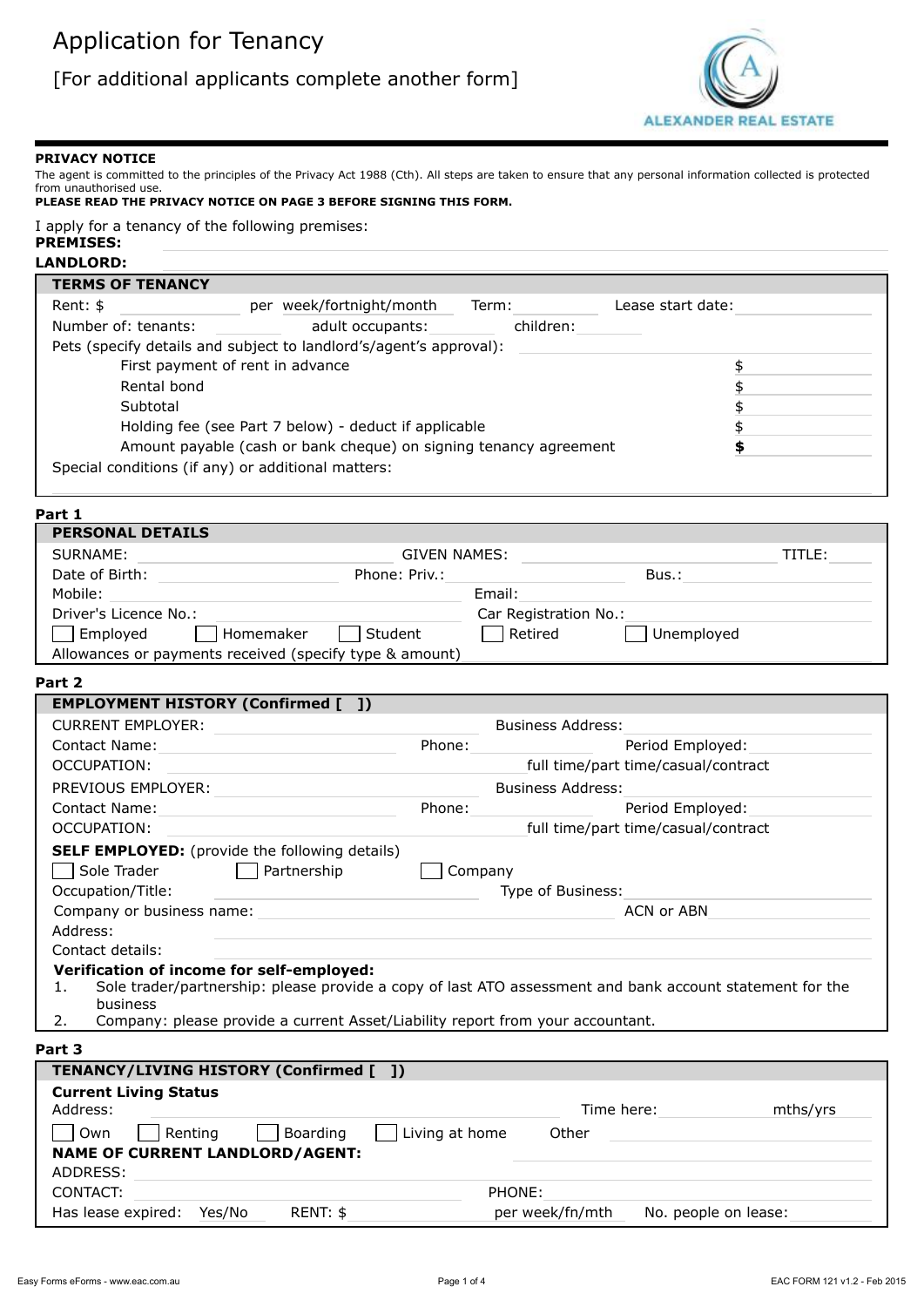#### **Part 3 (Continued)**

| <b>Previous living address</b><br>Address:                                                                                                         | Time there: | mths/yrs |  |  |
|----------------------------------------------------------------------------------------------------------------------------------------------------|-------------|----------|--|--|
| Reason for leaving                                                                                                                                 |             |          |  |  |
| <b>NAME OF PREVIOUS LANDLORD/AGENT:</b> (if applicable)<br>ADDRESS:                                                                                |             |          |  |  |
| CONTACT:                                                                                                                                           | PHONE:      |          |  |  |
| \$<br>RENT:                                                                                                                                        |             |          |  |  |
| Part 4                                                                                                                                             |             |          |  |  |
| <b>REFERENCES</b> (Give names and phone numbers)                                                                                                   |             |          |  |  |
| 1. Financial -                                                                                                                                     |             |          |  |  |
| 2. Personal -                                                                                                                                      |             |          |  |  |
| <b>OFFICE USE ONLY</b>                                                                                                                             |             |          |  |  |
| <b>REFERENCE CHECKS</b>                                                                                                                            |             |          |  |  |
|                                                                                                                                                    |             |          |  |  |
|                                                                                                                                                    |             |          |  |  |
| <b>AUTHORITY &amp; DECLARATION OF APPLICANT</b>                                                                                                    |             |          |  |  |
| I authorise the landlord's agent -                                                                                                                 |             |          |  |  |
| [a] to check with my previous or current employer, my previous or current landlord/agent, and the referees<br>named as my suitability as a tenant; |             |          |  |  |

- [b] to request and receive from any tenancy recording services and from other real estate agencies information regarding my previous tenancies; and
- [c] to report any details of the tenancy to any Tenancy Recording Services as the Agent deems necessary, including breaches of the tenancy agreement or positive references.
- [d] I am not a bankrupt or undischarged bankrupt or insolvent and declare the information in this application is true and correct.
- [e] I have inspected the subject premises and accept them as inspected.

**NOTE:** The Landlord's agent advises the tenant that personal information about the tenant may be used and disclosed by the Landlord's agent with a tenant database.

## **Signature of Applicant:**

#### **Part 5**

# **PERSON TO BE NOTIFIED IN AN EMERGENCY:** NAME: ADDRESS: PHONE: Private: and the state of the state of the state of the Business: Business:

#### **Part 6**

#### **TENANT'S AGENT** (Optional)

You may nominate a person as your appointed agent/representative to receive notices or documents given under the tenancy. The appointment may be made or revoked in writing at any time during the tenancy.

Name and contact details of tenant's agent (name and address to be included in the lease)

Name & Address

Telephone: Fax: Fax: Email: Email: Fax: Email: Email: Email: Email: Email: Email: Email: Email: Email: Email: Email: Email: Email: Email: Email: Email: Email: Email: Email: Email: Email: Email: Email: Email: Email: Email:

#### **Part 7**

#### **HOLDING FEE**

The holding fee can only be accepted after the application for tenancy is approved.

The holding fee (not exceeding 1 week's rent) of \$ keeps the premises off the market for the prospective tenant for 7 days (or longer by agreement).

In consideration of the above holding fee paid by the prospective tenant, the landlord's agent acknowledges that:

- (i) The application for tenancy has been approved by the landlord; and
- (ii) The premises will not be let during the above period, pending the making of a residential tenancy agreement; and
- (iii) If the prospective tenant(s) decide not to enter into such an agreement, the landlord may retain the whole fee; and
- (iv) If a residential tenancy agreement is entered into, the holding fee is to be paid towards rent for the residential premises concerned.
- (v) The whole of the fee will be refunded to the prospective tenant if:
	- (a) the entering into of the residential tenancy agreement is conditional on the landlord carrying out repairs or other work and the landlord does not carry out the repairs or other work during the specified period
	- (b) the landlord/landlord's agent have failed to disclose a material fact(s) or made misrepresentation(s) before entering into the residential tenancy agreement.

**Date:**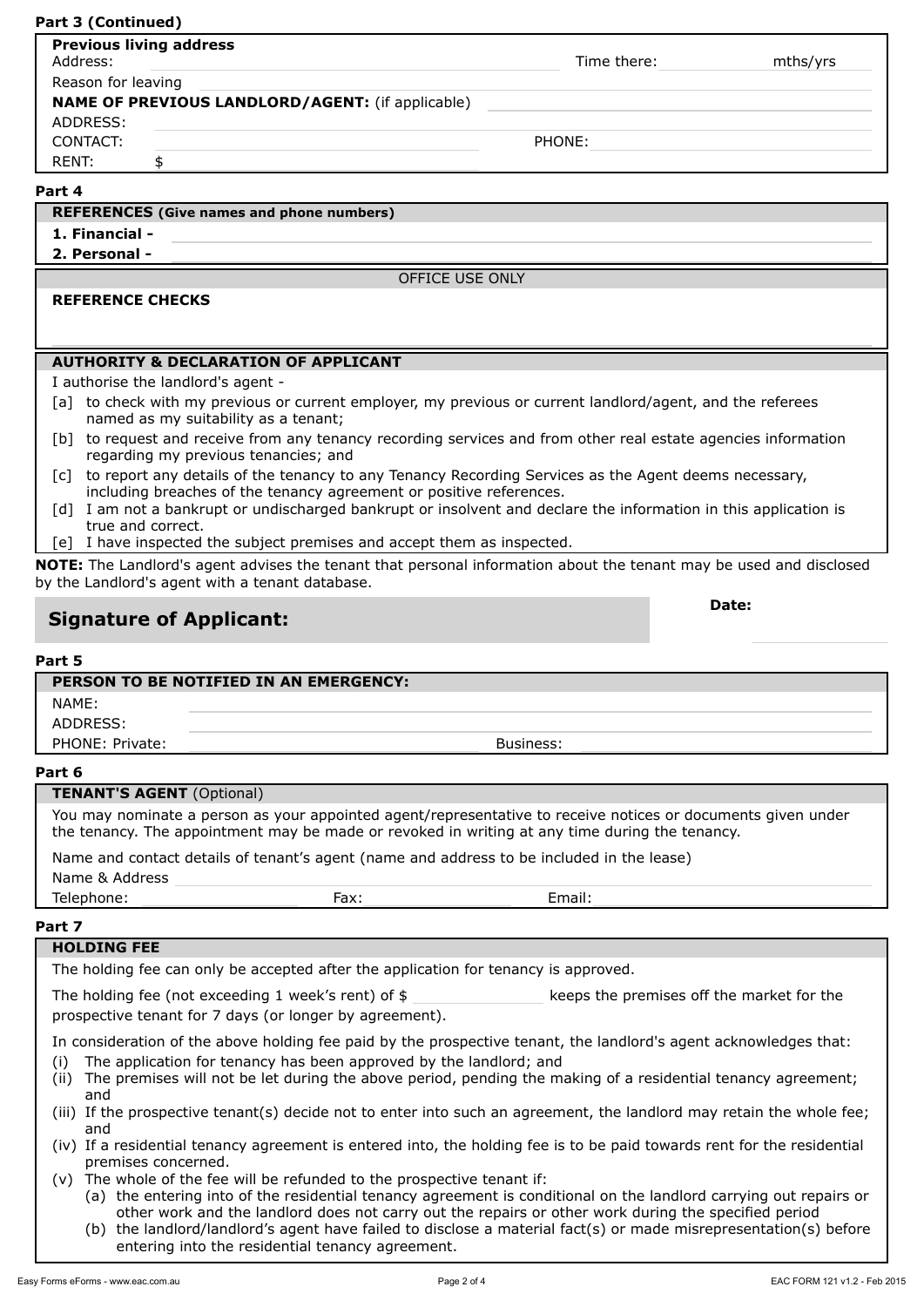| <b>BUSINESS ADDRESS:</b> |            | PO Box 308 | Macarthur Square | 2560 |  |
|--------------------------|------------|------------|------------------|------|--|
| Address:                 | PO Box 308 |            | Macarthur Square | 2560 |  |

## **Signature of Landlord/Agent:**

## **Signature of Applicant:**

**See following page 4 for disclosures, if any**

#### **PRIVACY NOTICE**

The Privacy Act 1988 (Cth) regulates the collection, use, storage and disclosure of personal information of the Tenant by the Agent.

The information collected enables the Agent to properly carry out its obligations as Agent for the landlord during the course of the tenancy, including the proper administration and management of the property and the tenant and landlord relationship.

You consent to personal information being collected by the Agent pursuant to this Application. Such information will be collected from the Tenant directly or from authorised third parties (including information that is in the public domain). All personal information is stored by the Agent at its premises or at the premises of a third party service provider of the Agent. Such information may include the information provided by the Tenant in this Application, together with any other personal information of the Tenant or personal information already held by the Agent on any data base. Failure to provide all or any personal information may render the Agent unable to assess the application and/or carry out its obligations as Agent for the landlord.

The Tenant may review or correct any personal information of the Tenant held by the Agent by contacting the Agent. The Tenant may also direct any queries and complaints about the Agent's collection, use, storage or disclosure of the Tenant's personal information to the Agent.

**Date:**

**Date:**

**NAME OF LANDLORD'S AGENT:** Alexander Real Estate